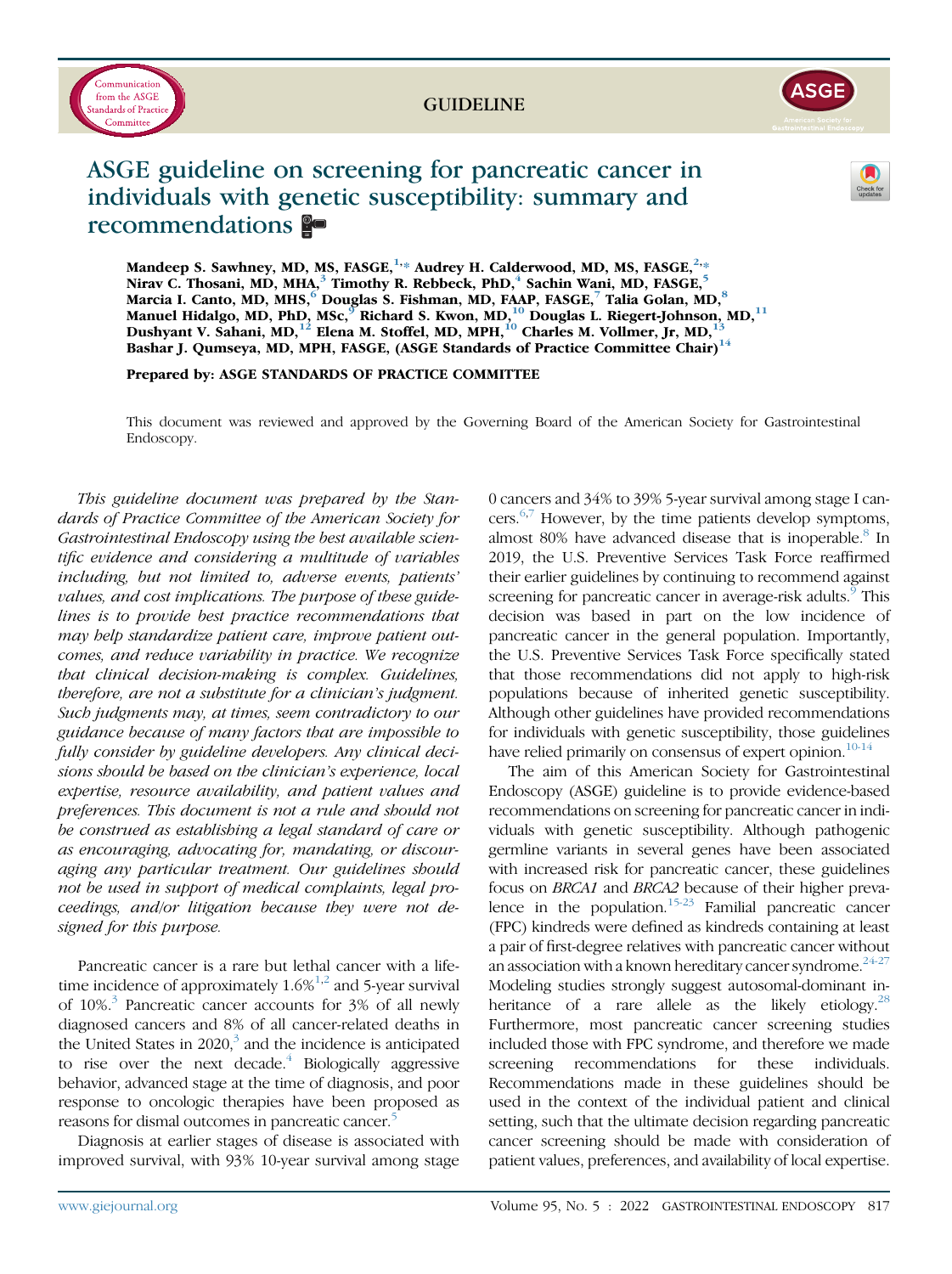# **METHODS**

This document was prepared by the Standards of Practice Committee of the ASGE and was conceptualized and conducted according to the Grading of Recommendations Assessment, Development and Evaluation (GRADE).<sup>[29-31](#page-7-13)</sup> Evidence was presented to a panel of experts representing various stakeholders including oncology, radiology, genetics, epidemiology, and gastroenterology. Two patient advocates were also included. All panel members were required to disclose potential financial and intellectual conflicts of interest, which were addressed according to ASGE policies. In developing these recommendations, we took into consideration the certainty in the evidence, benefits and harms of different management options, feasibility, patient values and preferences, resources utilization, costeffectiveness, and health equity. The final wording of the recommendations including direction and strength were approved by all members of the panel and the ASGE governing board. Stronger recommendations are typically stated as "we recommend...," whereas weaker recommendations are indicated by phrases such as "we suggest...."

These guidelines addressed the following clinical questions using the GRADE format:

- 1. Should individuals at increased risk of pancreatic cancer because of genetic susceptibility undergo screening for pancreatic cancer?
- 2. Should individuals at increased risk of pancreatic cancer because of genetic susceptibility undergo screening with endoscopic ultrasound EUS or magnetic resonance imaging (MRI)?
- 3. (a) Should individuals with the BRCA2 pathogenic variant undergo screening for pancreatic cancer?
	- (b) Should individuals with the BRCA1 pathogenic variant undergo screening for pancreatic cancer?

Relevant clinical outcomes included all-cause mortality, pancreatic cancer mortality, overall yield of screening, detection of surgically resectable and borderlineresectable pancreatic cancer, psychological benefits, and harms. Yield of screening was defined as detection of any high-risk lesions, pancreatic cancer, high-grade dysplasia, and grade III pancreatic intraepithelial neoplasia. Surgically resectable and borderline-resectable pancreatic lesions were defined as any T1-3 and N0-2 pancreatic cancer, high-grade dysplasia, or grade III pancreatic intraepithelial neoplasia. Harms were defined as harms from screening tests, rates of low-yield pancreatic surgery in the screened population, and rates of adverse events from pancreatic cancer surgery resulting from positive screening tests. For the purposes of this document, pancreatic cancer refers to pancreatic ductal adenocarcinoma.

This guideline also addressed the frequency of and starting age at screening using a non-GRADE format for individuals with the following genetic susceptibility conditions: FPC, familial atypical multiple mole melanoma (FAMMM) syndrome, Peutz-Jeghers syndrome, ataxia telangiectasia due to mutation in the ataxia telangiectasia mutated (ATM) gene, Lynch syndrome, and hereditary pancreatitis. In making these recommendations, the panel considered available literature and existing guidelines.

# SUMMARY OF RECOMMENDATIONS

Details of our literature searches, data analyses, pooled effect estimates, evidence profiles, forest plots, and panel deliberation for each outcome can be found in the methodology and technical review document (this issue). A summary of our final recommendations for screening patients at high risk of pancreatic cancer are listed in [Table 1.](#page-2-0)

# Question 1: Should individuals at increased risk of pancreatic cancer because of genetic susceptibility undergo screening for pancreatic cancer?

Recommendation 1. In individuals at increased risk of pancreatic cancer because of genetic susceptibility, we suggest screening for pancreatic cancer compared with no screening

(conditional recommendation, low quality of evidence).

Summary of evidence. For this question, we performed a systematic review and meta-analysis. Our search identified 25 studies for inclusion. These studies included individuals with FPC, Peutz-Jeghers syndrome, FAMMM, and Lynch syndrome as well as those with BRCA1, BRCA2, ATM, and PALB2 pathogenic variants. Outcomes of interest were all-cause mortality, yield of screening for high-risk lesions, yield of screening for resectable and borderline-resectable lesions, and harms from screening.

We did not find any clinical trials that compared outcomes of screen-detected pancreatic cancers with a control group of patients who did not undergo screening. Two studies compared outcomes of screen-detected pancreatic cancers with historic control subjects and found improved survival in screen-detected pancreatic cancer. $32,33$  $32,33$  One study found that 3-year survival was significantly higher in screen-detected cancers when compared with individuals with symptomatic cancers who were noncompliant with screening  $(85\% \text{ vs } 25\%)$ .<sup>[32](#page-7-14)</sup>

For the outcome of cumulative yield of screening for high-risk lesions, our analysis showed a pooled yield of 3.1% (95% confidence interval [CI], 2.2%-4.3%;  $P = .02$ ,  $I^2 = 40.5$ ). For resectable and borderline-resectable lesions, the pooled yield was 2.1% (95% CI, 1.4%-3.1%;  $P = .007$  and  $I^2 = 45.6$ ). The proportion of screendetected cancers that were resectable or borderlineresectable was 60.0% (95% CI, 43.7%-74.4%;  $P = .51$  and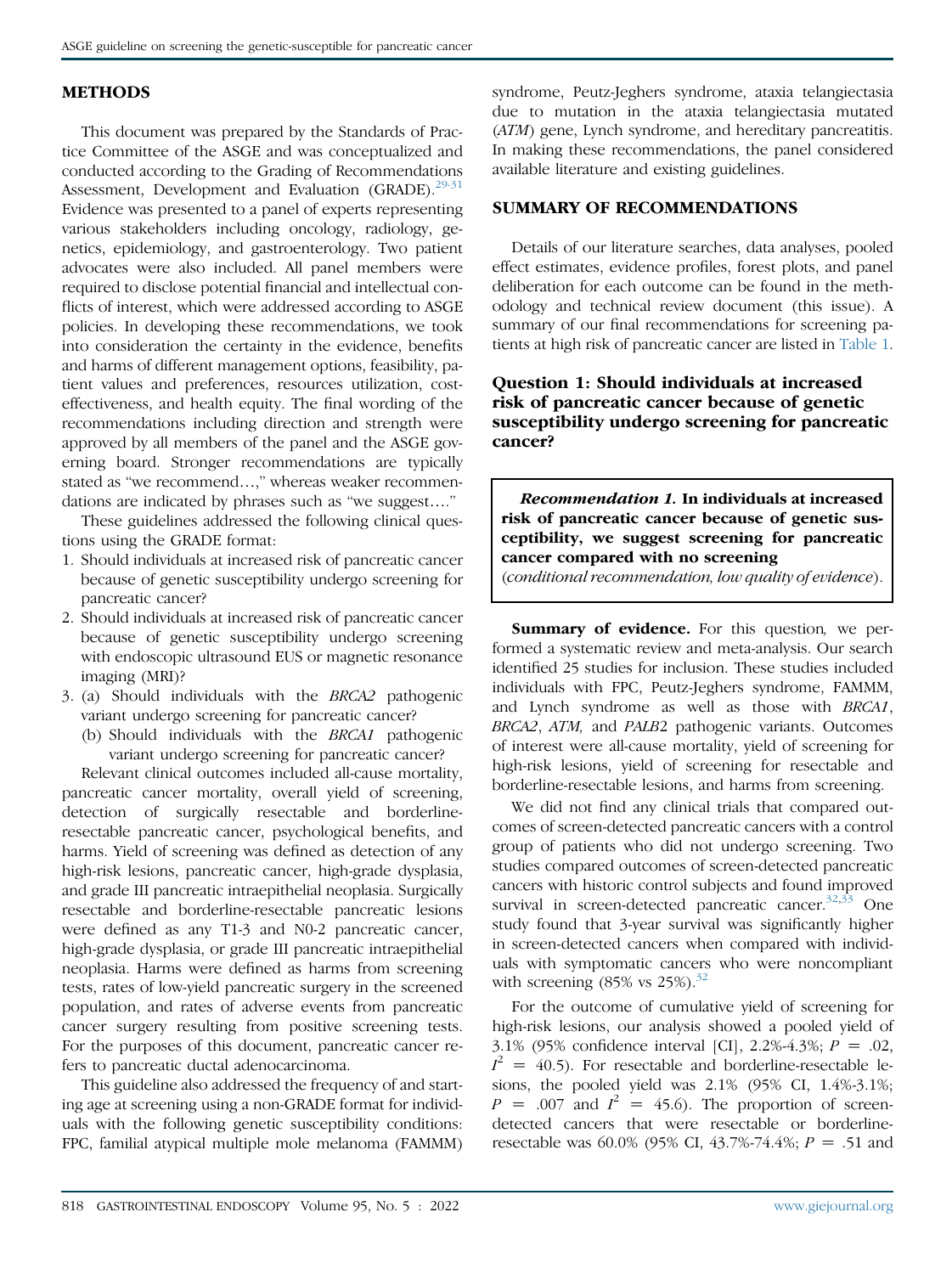<span id="page-2-0"></span>

|                 | <b>TABLE 1. Summary of recommendations</b>                                                                                                                                                                                                                                                                                                                                                                                                                                                                                                                                                                                                                                                                                                                                                                                                                                                                                        |
|-----------------|-----------------------------------------------------------------------------------------------------------------------------------------------------------------------------------------------------------------------------------------------------------------------------------------------------------------------------------------------------------------------------------------------------------------------------------------------------------------------------------------------------------------------------------------------------------------------------------------------------------------------------------------------------------------------------------------------------------------------------------------------------------------------------------------------------------------------------------------------------------------------------------------------------------------------------------|
| <b>Question</b> | Recommendation and quality of evidence                                                                                                                                                                                                                                                                                                                                                                                                                                                                                                                                                                                                                                                                                                                                                                                                                                                                                            |
| $\mathbf{1}$    | In individuals at increased risk of pancreatic cancer because of genetic susceptibility, we suggest screening for pancreatic cancer compared<br>with no screening (conditional, low quality)                                                                                                                                                                                                                                                                                                                                                                                                                                                                                                                                                                                                                                                                                                                                      |
| $\overline{2}$  | In individuals at increased risk of pancreatic cancer because of genetic susceptibility, we suggest screening with EUS, EUS alternating with<br>MRI, or MRI based on patient preference and available expertise (conditional, very low quality)<br>• EUS may be preferred: as the initial screening test; for patients at very high risk for pancreatic cancer like Peutz-Jeghers syndrome and<br>FAMMM; when EUS can be combined with screening upper endoscopy or colonoscopy (eg, Lynch and Peutz-Jeghers syndrome); when<br>there is a contraindication to MRI (eg, claustrophobia, contrast allergy, implanted metal, and renal failure)<br>• MRI may be preferred: for patients at increased risk of adverse events from anesthesia or invasive procedures; for patients who place a<br>high value on avoiding invasive testing; when MRI may be combined with other imaging (eg, enterography for Peutz-Jeghers syndrome). |
| 3a              | In individuals with BRCA2 pathogenic variant, we suggest screening for pancreatic cancer compared with no screening (conditional, very<br>low quality)                                                                                                                                                                                                                                                                                                                                                                                                                                                                                                                                                                                                                                                                                                                                                                            |
| 3 <sub>b</sub>  | In individuals with BRCA1 pathogenic variant, we suggest screening for pancreatic cancer compared with no screening (conditional, very<br>low quality)                                                                                                                                                                                                                                                                                                                                                                                                                                                                                                                                                                                                                                                                                                                                                                            |
| $\overline{4}$  | In individuals at increased risk of pancreatic cancer because of genetic susceptibility, we suggest that annual screening be performed<br>(conditional, very low quality)                                                                                                                                                                                                                                                                                                                                                                                                                                                                                                                                                                                                                                                                                                                                                         |
| 5               | In individuals at increased risk for pancreatic cancer, we suggest the age at which to begin screening should vary by individual genetic<br>condition (conditional, very low quality)                                                                                                                                                                                                                                                                                                                                                                                                                                                                                                                                                                                                                                                                                                                                             |
| 6               | For each of the following conditions, we recommend the following starting ages:                                                                                                                                                                                                                                                                                                                                                                                                                                                                                                                                                                                                                                                                                                                                                                                                                                                   |
|                 | (a) BRCA2 pathogenic variant: age 50 or 10 years earlier than the youngest relative with pancreatic cancer.                                                                                                                                                                                                                                                                                                                                                                                                                                                                                                                                                                                                                                                                                                                                                                                                                       |
|                 | (b) BRCA1 pathogenic variant: age 50 or 10 years earlier than the youngest relative with pancreatic cancer.                                                                                                                                                                                                                                                                                                                                                                                                                                                                                                                                                                                                                                                                                                                                                                                                                       |
|                 | (c) PALB2 pathogenic variant: age 50 or 10 years earlier than the youngest relative with pancreatic cancer.                                                                                                                                                                                                                                                                                                                                                                                                                                                                                                                                                                                                                                                                                                                                                                                                                       |
|                 | (d) FPC syndrome: age 50 or 10 years earlier than the youngest relative with pancreatic cancer (screening is recommended for all first-<br>degree relatives of affected family members).                                                                                                                                                                                                                                                                                                                                                                                                                                                                                                                                                                                                                                                                                                                                          |
|                 | (e) FAMMM syndrome: age 40 or 10 years earlier than the youngest relative with pancreatic cancer.                                                                                                                                                                                                                                                                                                                                                                                                                                                                                                                                                                                                                                                                                                                                                                                                                                 |
|                 | (f) Peutz-Jeghers syndrome: age 35 or 10 years earlier than the youngest relative with pancreatic cancer.                                                                                                                                                                                                                                                                                                                                                                                                                                                                                                                                                                                                                                                                                                                                                                                                                         |
|                 | (g) Heterozygotes for ATM pathogenic variant with first- or second-degree relative with pancreatic cancer: age 50 or 10 years earlier than<br>the youngest relative with pancreatic cancer.                                                                                                                                                                                                                                                                                                                                                                                                                                                                                                                                                                                                                                                                                                                                       |
|                 | (h) Lynch syndrome with first- or second-degree relative with pancreatic cancer: age 50 or 10 years earlier than the youngest relative with<br>pancreatic cancer.                                                                                                                                                                                                                                                                                                                                                                                                                                                                                                                                                                                                                                                                                                                                                                 |
|                 | (i) Autosomal-dominant hereditary pancreatitis: age 40.                                                                                                                                                                                                                                                                                                                                                                                                                                                                                                                                                                                                                                                                                                                                                                                                                                                                           |

ATM, Ataxia-telangiectasia mutated; EUS, endoscopic ultrasound; FAMMM, familial atypical multiple mole melanoma; FPC, familial pancreatic cancer; MRI, magnetic resonance imaging.

 $I^2 = .0$ ). Population-based data show that only 20% of symptomatic cancers were diagnosed when they were resectable or borderline-resectable, whereas 30% were locally advanced and 50% were metastatic.<sup>[8](#page-7-7)</sup> This suggests that screening was associated with a substantial stage shift because almost 2 of 3 screen-detected pancreatic cancers were resectable or borderline-resectable.

Among included studies, no adverse events were reported because of screening EUS or MRI. Although EUS and MRI were safe, these tests can be costly and may result in overdiagnosis.

Considering all patients who underwent screening for pancreatic cancer, in 22 studies, the pooled rate of lowyield pancreatic surgery was low at 2.8% (95% CI, 1.9%- 4.1%;  $P = .003$  and  $I^2 = 51.4$ ). Low-yield surgery was defined as surgery that did not yield cancer, high-grade dysplasia, or grade III pancreatic intraepithelial neoplasia. However, among 181 patients who had pancreatic surgery as a result of screening, the pooled proportion of low-yield surgery was high at 46.6% (95% CI, 34.2-59.4%;  $P = .15$ 

and  $I^2 = 26.2$ ), and the pooled rate of adverse events was also high at 19.9% (95% CI, 7.4%-43.4%;  $P = .05$  and  $I^2 = 49.7$ ). Therefore, the potential harms from screening must be carefully considered when enrolling individuals into a screening program.

On the other hand, pancreatic cancer screening was associated with several psychological benefits based on a systematic review of 7 studies. $34$  Screening participants had low-tomoderate levels of pancreatic cancer-related distress at the start, which improved significantly over time. Lastly, several studies reported screening to be cost-effective in high-risk populations[.35-37](#page-7-17)

Based on our analysis and panel discussions, we concluded that the benefits of screening for pancreatic cancer in those with genetic susceptibility to pancreatic cancer outweigh the potential risks and made a conditional recommendation for screening. The overall quality of evidence was low. Patients should be counseled about the risks and benefits of screening before screening is initiated.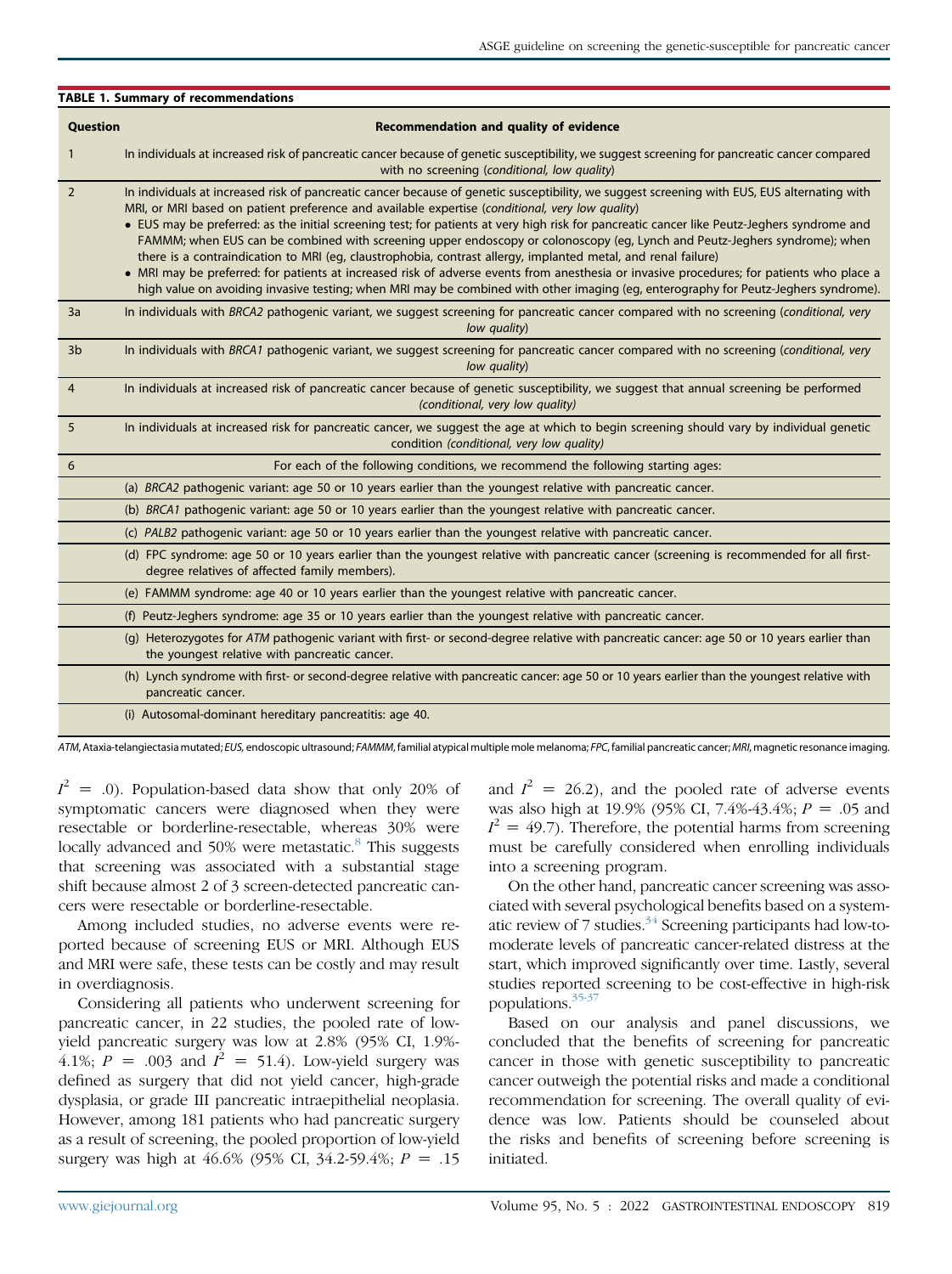Question 2: Should individuals at increased risk of pancreatic cancer because of genetic susceptibility undergo screening with EUS or MRI?

Recommendation 2. In patients at increased risk of pancreatic cancer because of genetic susceptibility, we suggest screening with EUS, EUS alternating with MRI, or MRI based on patient preference and available expertise (conditional recommendation, very low quality of evidence).

- EUS:
	- o May be preferred: as the initial screening test; for patients at very high risk for pancreatic cancer like Peutz-Jeghers syndrome and FAMMM; when EUS can be combined with screening upper endoscopy or colonoscopy (eg, Lynch and Peutz-Jeghers syndrome); when there is a contraindication to MRI (eg, claustrophobia, contrast allergy, implanted metal, and renal failure).
	- o A linear array echoendoscope may be preferable over a radial echoendoscope.
- MRI:
	- o May be preferred: for patients at increased risk of adverse events from anesthesia or endoscopic procedures; for patients who place a high value on avoiding invasive testing; when MRI may be combined with other imaging (eg, enterography for Peutz-Jeghers syndrome).
	- o A contrast-enhanced exam using intravenous agents is preferred, a minimum of 1.5-T magnet should be applied using phased-array coils, and a 3-T magnet may have an additional advantage in detection of small pancreatic lesions because of superior soft tissue resolution.

Summary of evidence. We conducted a meta-analysis based on the systematic review performed for Question 1. Of the 25 included studies, 6 studies ( $n = 338$ ) used only EUS, 5 studies ( $n = 455$ ) used only MRI, and 14 studies  $(n = 2460)$  used a combination of EUS and MRI. Outcomes of interest for this question were yield of screening for high-risk lesions, high-risk resectable lesions, and harms from screening EUS and MRI. The pooled cumulative yield of screening for high-risk lesions did not differ between EUS and MRI  $(4.0\%$  [95% CI, 1.7%-9.1%],  $P =$ .18,  $I^2 = 34.4$  for EUS; 2.4% [95% CI, 1.0%-5.4%],  $P =$ .21,  $I^2 = 31.0$  for MRI; and 3.1% [95% CI, 2.1%-4.6%],  $P = .022$ ,  $I^2 = 48.4$  for a combination of EUS and MRI). The pooled yield of screening for high-risk resectable lesions also did not differ among the 2 modalities (3.9% [95% CI, 1.7%-8.5%],  $P = .18$ ,  $I^2 = 34.4$  for EUS; 1.8% [95% CI, .8%-4.0%],  $P = .38$ ,  $I^2 = 5.4$  for MRI; and 1.7% [95% CI, 1.0%-3.0%],  $P = .006$ ,  $I^2 = 55.9$  for a combination of EUS and MRI). Although there was a trend toward EUS demonstrating a higher diagnostic yield when compared with MRI, this did not reach statistical significance. There may be 2 possible explanations for this trend. First, referral bias may be present because patients at higher risk for pancreatic cancer may be more likely to undergo EUS. Second, EUS may be more sensitive than MRI at detecting small solid pancreatic lesions as demonstrated in 2 studies where almost all solid pancreatic cancers were only found by EUS. $38,39$  $38,39$ 

Six studies  $(n = 350)$  reporting on adverse outcomes from screening EUS or MRI found none.<sup>[20](#page-7-18),[36](#page-7-19)[,40-43](#page-8-2)</sup> We rated down the evidence for imprecision. Thus, the overall quality of evidence was very low.

When EUS is performed for screening, a linear-array echoendoscope may be preferable because a randomized controlled study showed that it detected more pancreas lesions than a radial echoendoscope (82% vs 67%,  $P$  <  $.001$ ).<sup>[44](#page-8-3)</sup> The choice of echoendoscope should also take into consideration the endoscopist's training and experience. When MRI is performed for screening, we suggest the study should be performed with and without intravenous contrast, using at minimum a 1.5-T mag-net.<sup>[45](#page-8-4),[46](#page-8-5)</sup> A 3-T magnet may provide additional advantage in detection of small pancreatic lesions because of superior soft tissue resolution.<sup>[47](#page-8-6)</sup>

# Question 3a: Should individuals with BRCA2 pathogenic variant undergo screening for pancreatic cancer?

Recommendation 3a. In individuals with BRCA2 pathogenic variant, we suggest screening for pancreatic cancer compared with no screening (conditional recommendation, very low quality of evidence).

Summary of evidence. For this question, we conducted a systematic review and meta-analysis, with the help of an independent, expert biostatistician and cancer epidemiologist (T.R.R.). We aimed to determine the risk of pancreatic cancer in individuals with BRCA1/2 pathogenic variants. A lifetime risk of pancreatic cancer >5% or a relative risk >5 has been proposed as the threshold to identify individuals who are high risk for pancreatic cancer $48$  and was adopted as a threshold for our panel.

Our search resulted in 11 studies ( $n = 62,269$ ). We assessed the risk of pancreatic cancer in these patients using 2 methods: relative risk (RR) and standardized incidence rate (SIR). The RR of pancreatic cancer in BRCA2 was reported in 5 studies, and the pooled estimate of RR for pancreatic cancer was 5.1 (95% CI, 3.9-6.3;  $P = .41$ ,  $I^2 =$ .0). Using this estimate, we computed the absolute lifetime risk of pancreatic cancer to age 80 to be  $5.2\%$ .<sup>[49-53](#page-8-8)</sup> Three studies reported on SIR for pancreatic cancer in BRCA2, with a pooled estimate of SIR for pancreatic cancer of 7.2 (95% CI, 1.5-13.0;  $P = .001$ ,  $I^2 = 85.0$ ). Using this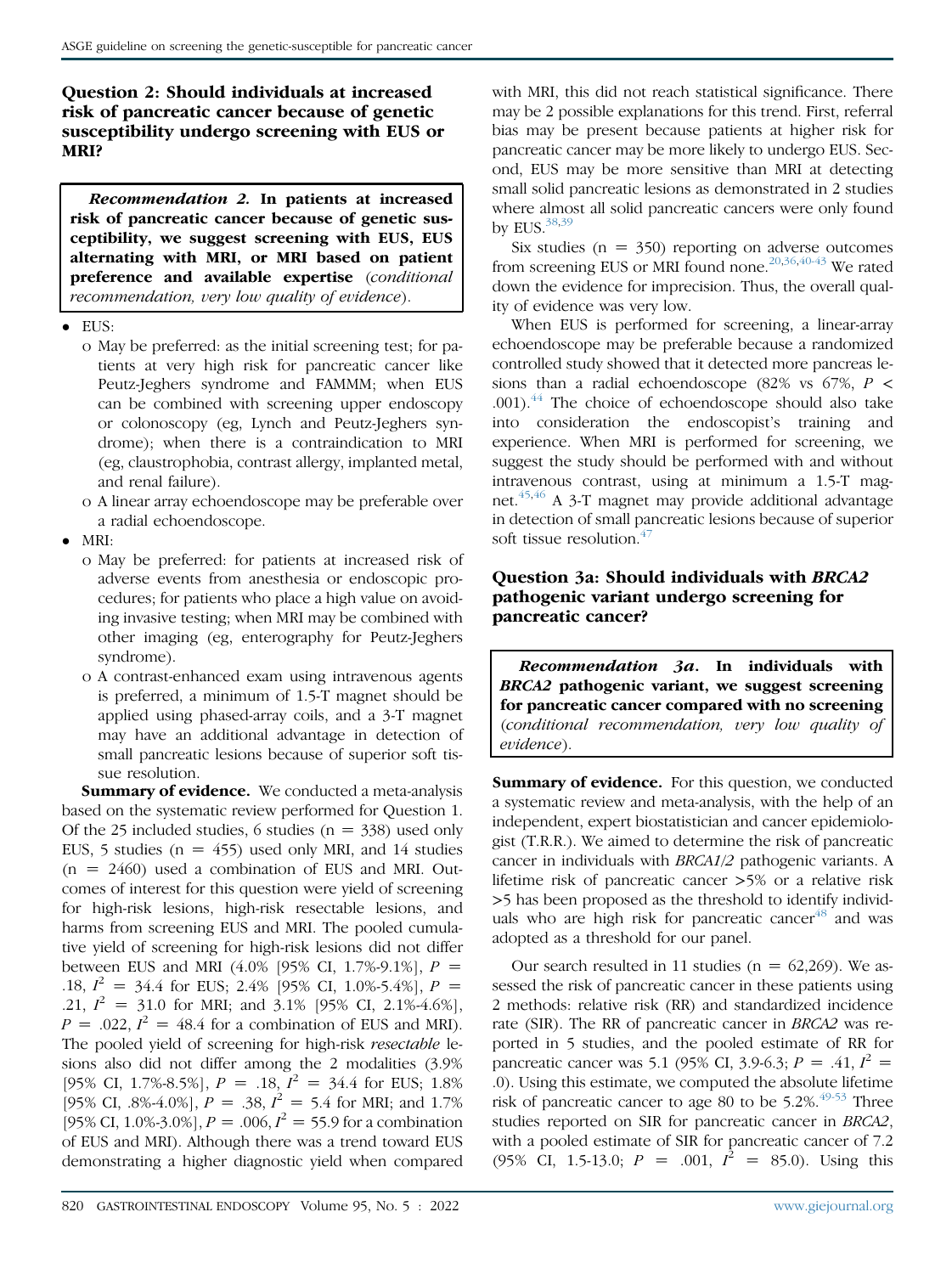estimate, we computed the cumulative lifetime risk of pancreatic cancer to age 80 to be  $7.4\%$ <sup>[54-56](#page-8-9)</sup>

There was no significant difference between men and women for the risk of pancreatic cancer. Furthermore, reporting on family history of pancreatic cancer in BRCA2 was limited.

We did not find any studies that reported on all-cause or pancreatic cancer–related mortality in screen-detected pancreatic cancer in BRCA2. We estimated the yield of screening for high-risk lesions in BRCA1/2 using a metaanalysis on pancreatic cancer screening studies (see Questions 1 and 2). Of the 25 studies, 8 ( $n = 375$  patients) reported on BRCA1/2. The yield of screening was not reported separately for BRCA1 and BRCA2. The pooled yield of screening for these individuals was 8.6% (95% CI, 4.5%-16.0%;  $P = .21$ ,  $I^2 = 27.4$ ). No information on harms of screening specific to BRCA1/2 was available. We rated down the evidence for imprecision. Thus, the overall quality of evidence was very low. In balancing the desirable and undesirable effects of screening and considering all possible outcomes, the panel made a conditional recommendation for pancreatic cancer screening in patients with BRAC2 pathogenic variant.

# Question 3b: Should individuals with a BRCA1 pathogenic variant undergo screening for pancreatic cancer?

Recommendation 3b. In individuals with BRCA1 pathogenic variant, we suggest screening for pancreatic cancer compared with no screening (conditional recommendation, very low quality of evidence).

Summary of evidence. We used the aforementioned systematic review for this question. We did not find any studies that reported on all-cause or pancreatic cancer– related mortality in screen-detected pancreatic cancer in BRCA1. The RR of pancreatic cancer in BRCA1 was reported in 4 studies, and the pooled estimate of RR for pancreatic cancer was 1.9 (95% CI, 1.0-2.8;  $P = .28$ ,  $I^2 = 21.0$ ). When this estimate was used, the cumulative lifetime risk of pancreatic cancer to age 80 was  $3.5\%$ <sup>[51-](#page-8-10)</sup> [53](#page-8-10)[,57](#page-8-11) Three studies reported on the SIR of pancreatic cancer in BRCA1, and the pooled estimate of SIR for pancreatic cancer was  $3.7$  (95% CI, 2.5-4.8;  $P = .45$ ,  $\hat{I}^2 = 0.0$ .<sup>[54-56](#page-8-9)</sup> Using this estimate, we computed the cumulative lifetime risk of pancreatic cancer to age 80 to be 3.8%. We rated down the evidence for imprecision. Thus, the overall quality of evidence was very low. As with *BRCA2*, there was no significant difference between men and women for the risk of pancreatic cancer, and there was limited reporting on family history of pancreatic cancer.

As noted, the magnitude of association between pancreatic cancer and BRCA1 was lower when compared with BRCA2 and did not appear to cross our threshold of 5% lifetime risk. Several potential explanations for this effect were considered by the panel in depth:

- Fewer individuals with *BRCA1* pathogenic variants were included in studies, and very few BRCA1-related pancreatic cancers were noted in these studies. Therefore, this low rate maybe because of selection bias and not a true biologic effect.
- Before 2012, the association between pancreatic cancer and BRCA1 was largely ignored, thus further limiting long-term data on the subject.
- Based on our meta-analysis, we can place high confidence in our finding that carriers of BRCA1/2 were at increased risk of pancreatic cancer. However, there is less confidence in the precision regarding the magnitude of risk. Therefore, even though the SIR was 3.7%, the true risk could be higher if more patients were included.
- The CI was up to 4.8%, which overlapped with the CI for BRCA2 estimates. Therefore, separating the recommendations for *BRCA1* and *BRCA2* would not be supported by the current evidence.
- There are no differences in response to chemotherapy between BRCA1- and BRCA2-related pancreatic cancers.

After considering these factors, the panel made a conditional recommendation for screening in BRCA1, despite the lifetime risk of pancreatic cancer not reaching the 5% threshold. Given the potentially lower rate of pancreatic cancer in this patient population, clinicians should initiate screening with caution. Patients should be made aware of their risk of developing pancreatic cancer and the potential harms from screening. Screening may not be warranted in patients who place a high value on avoiding harms from medical interventions.

BRCA1/2 germline pathogenic variants affect up to 7% of all patients diagnosed with pancreatic cancer.<sup>[58](#page-8-12)</sup> Our analysis did not reveal any subgroups of the BRCA1/2 population who were at increased risk for pancreatic cancer. We did not find any large studies that included data on family history of pancreatic cancer, and therefore the influence of this variable on pancreatic cancer risk could not be determined. Additionally, risk estimates for pancreatic cancer reported above were based on populations that included those with and without a family history of pancreatic cancer, and most patients with BRCA1/2-related pancreatic cancer did not have a family history of pancreatic cancer. Several studies found no association between family history of cancer and increased risk of pancreatic cancer in BRCA1/2.<sup>[59](#page-8-13),[60](#page-8-14)</sup> In a study of 71 patients with pancreatic cancer and *BRCA1* ( $n = 21$ ), *BRCA2* ( $n = 49$ ), or both  $(n = 1)$ , a family history of pancreatic cancer (first- or second-degree relative) was noted in only 33% of pancreatic cancer patients, suggesting that almost 2 in 3 pancreatic cancers would have been missed had screening been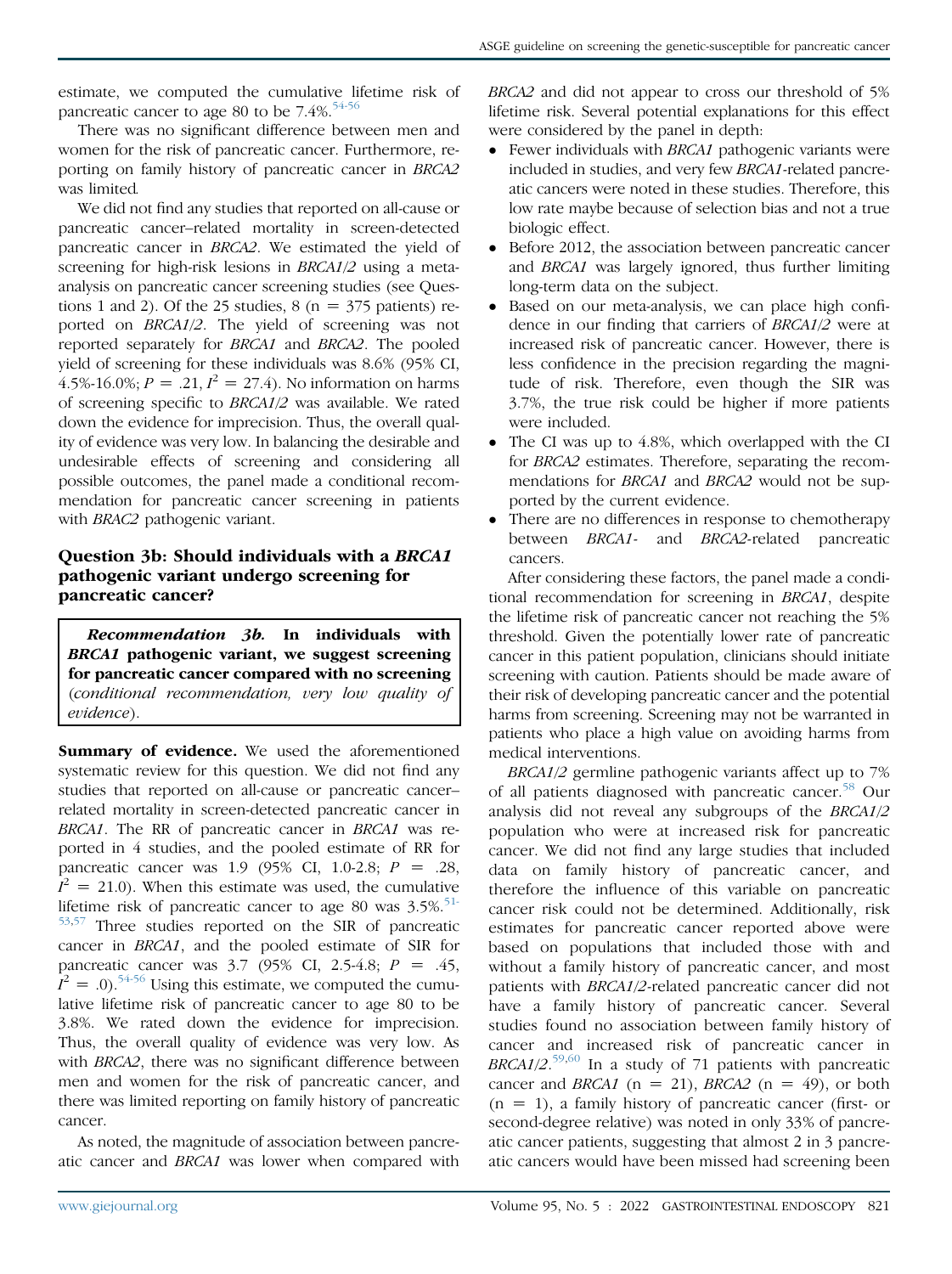limited to only those with a family history of pancreatic cancer. $61$  We also acknowledged other limitations of relying on family history including incompleteness and inaccuracies of family history records, small families, and situations in which many family members died prematurely in wars or natural disasters. $62-64$  Therefore, the panel did not recommend that individuals with BRCA1/2 pathogenic variants be required to have a family history of pancreatic cancer to be considered for pancreatic cancer screening.

Of note, tumors with deficient homologous recombination because of abnormalities such as BRCA1/2 are responsive to both platinum-based chemotherapeutic regimens and poly (ADP-ribose) polymerase inhibitors. $17,65-67$  $17,65-67$  With these regimens, increased rates of pathologic response in patients with borderline-resectable pancreatic cancers and prolonged survival in those with advanced disease have been reported, $16,17,67$  $16,17,67$  $16,17,67$  which further supports our conditional recommendation for screening in this patient population.

## TIMING AND FREQUENCY OF SCREENING

Question 4: How often should screening for pancreatic cancer be performed in individuals who are at increased risk of pancreatic cancer because of genetic susceptibility?

Recommendation 4. In individuals at increased risk of pancreatic cancer because of genetic susceptibility, we suggest that annual screening be performed (conditional recommendation, very low quality of evidence).

Summary of evidence. Based on our systematic review of the literature, we found no studies that assessed patient outcomes based on screening frequency. To determine the frequency of screening, we relied on existing practices on screening frequency and models of pancreatic cancer progression times. We reviewed screening intervals in studies included in our meta-analysis (Question 1). Of the 25 included studies, 9 reported screening intervals, of which 8 performed screening annually or sooner.<sup>[32,](#page-7-14)[36](#page-7-19)[,41,](#page-8-19)[68-73](#page-8-20)</sup> We therefore concluded that most centers perform annual screening. We then reviewed models of pancreatic cancer progression times. We found 1 tumor growth model based on mean differences in age between patients with early and advanced tumors and a second model based on analysis of imaging studies done before the diagnosis of pancreatic cancer.<sup>[74](#page-8-21)[,75](#page-8-22)</sup> Both models predicted that the progression from localized to advance stage could occur within 1 year.<sup>[74,](#page-8-21)[75](#page-8-22)</sup> Based on the above evidence, we recommend annual screening for pancreatic cancer.

Question 5: At what age should screening for pancreatic cancer start in individuals who are at increased risk of pancreatic cancer because of genetic susceptibility?

Recommendation 5. In individuals at increased risk for pancreatic cancer because of genetic susceptibility, we suggest that the starting age for screening should vary based on the underlining genetic condition (conditional recommendation, very low quality of evidence).

Summary of evidence. For this question, we again used the RR > 5 or lifetime risk of pancreatic cancer > 5% threshold, which has been adopted by other guidelines $10-13$  and found to be cost-effective, 35 to define popu-lations at increased risk of pancreas cancer.<sup>[35](#page-7-17)</sup> We reviewed the literature, and based on genetic susceptibility to pancreatic cancer, we identified all patient groups who met this threshold. We also reviewed the patient populations enrolled in the 25 studies that were included our meta-analysis (Question 1) to identify high-risk conditions. We did not find any studies that reported on mortality or yield of screening based on age of screened participants. Based on best available evidence, we determined that screening should` start at an age of 1 standard deviation below the reported mean age of cancer diagnosis for that population. For genetic susceptibility conditions like Peutz-Jeghers syndrome and FAMMM that conferred  $a \ge 10$  RR of pancreatic cancer, we determined that screening should start at age 2 standard deviation below the reported mean age of pancreatic cancer diagnosis for that population. Our recommendations on age to begin screening are summarized in [Table 1.](#page-2-0)

Diabetes, older age, cigarette smoking, obesity, or a history of chronic pancreatitis increase the risk of developing pancreatic cancer but to a lesser degree than genetic sus-ceptibility conditions mentioned above.<sup>[76-80](#page-8-23)</sup> These conditions were outside the purview of this guideline but were addressed by the 2019 U.S. Preventive Services Task Force guidelines.[9](#page-7-8) The U.S. Preventive Services Task Force did not recommended pancreatic cancer screening for asymptomatic persons who have these risk factors. Patients with a family history of pancreatic cancer who do not meet criteria for FPC are at an approximately 2- fold increased risk of developing pancreatic cancer.<sup>[81,](#page-8-24)[82](#page-9-0)</sup> The degree of relatedness and age at onset of pancreatic cancer in the index patient does not appear to affect pancreatic cancer risk. Pancreatic cancer screening for these patients is also generally not recommended.

#### FUTURE DIRECTIONS

Our systematic literature review highlighted several areas in need of more data to inform pancreatic cancer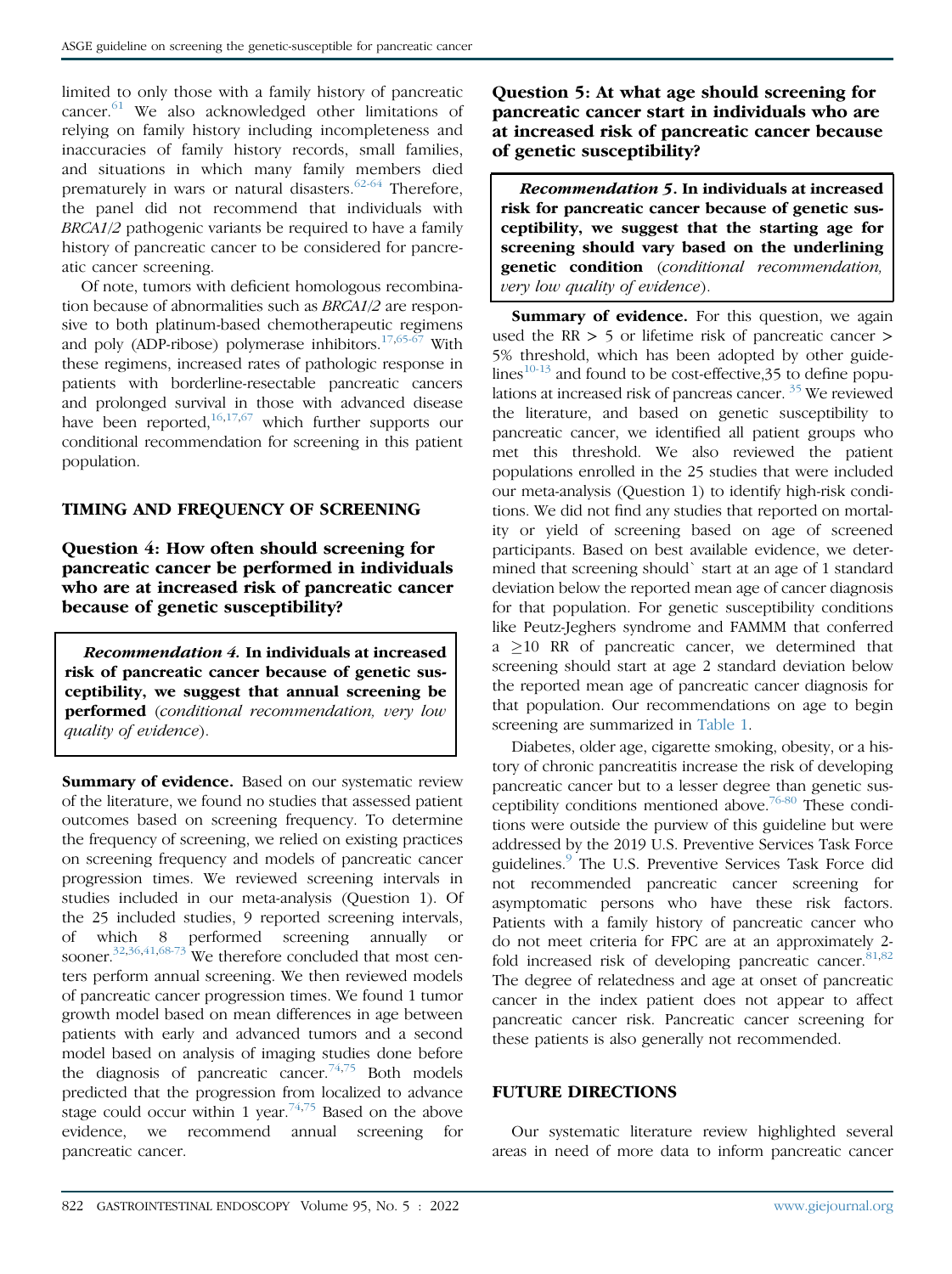screening in high-risk populations. Future studies should address the following:

- 1. Role of other risk factors. Age, male gender, obesity, smoking, and alcohol are known risk factors for pancreatic cancer. The interaction between these risk factors in individuals with genetic susceptibility to pancreatic cancer are unknown. Cancer models that take these and other risk factors into account are needed to identify those who are most likely to benefit from screening.
- 2. Biomarkers. Although EUS and MRI are effective tools to diagnose early-stage pancreatic cancer, neither modality can reliably diagnose pancreatic cancer precursors like high-grade pancreatic intraepithelial neoplasia. Furthermore, these tests are expensive, require significant equipment and expertise, and are not widely available. For population-level screening to be possible, noninvasive biomarkers that can accurately identify precursor lesions and early-stage pancreatic cancer will be essential.
- 3. Circulating tumor cells. Circulating tumor cells and DNA may allow for diagnosis of early-stage pancreatic cancer; however, these techniques need to be validated in large studies on diverse patient populations.
- 4. Management after normal screening examination. More outcomes data are needed to determine whether those with a normal baseline screening examination or multiple normal screening examinations can safely prolong the screening interval.

## What Is New

These guidelines suggest that all patients with BRCA1/2 pathogenic variant, regardless of family history of pancreatic cancer, should undergo screening for pancreatic cancer. Previous guidelines limited screening to those with a family history of pancreatic cancer.

# **SUMMARY**

These ASGE guidelines use the best available evidence to make recommendations for pancreatic cancer screening for individuals at increased risk of pancreatic cancer because of genetic susceptibility. When compared with symptom-detected pancreatic cancers, screen-detected pancreatic cancers are more likely to be diagnosed at an earlier stage and may have superior outcomes. Our guidelines suggest annual screening with EUS, MRI, or a combination of these modalities. The age to start screening should depend on the genetic condition. These guidelines focus on BRCA1/2, acknowledging the recent development of effective chemotherapy regimens for BRCA1/2-related cancer. Low-yield pancreatic surgery and adverse events from pancreatic surgery that is performed based on results of screening tests constitute the harms of pancreatic cancer screening and should be taken into account before initiating a screening program. Patients should be carefully counseled regarding the benefits and harms of screening in the context of their values and preferences before they are enrolled in a screening program.

## GUIDELINE UPDATE

ASGE guidelines are reviewed for updates approximately every 5 years, or in the event that new data may influence a recommendation. Updates follow the same ASGE guideline development process.

#### DISCLOSURE

The following authors disclosed financial relationships: M. Sawhney: Stockholder with Allurion Technology, Inc; research support and food and beverage from Olympus Corporation of the Americas and Boston Scientific Corporation. N. Thosani: Consultant for and has received travel compensation and food and beverage from Boston Scientific Corporation; consultant for Tae-Woong Medical; consultant for and has received research support and food and beverage from Pentax of America, Inc; receives royalties from UpToDate; has received research support and food and beverage from Endogastric Solutions; speaker for and has received food and beverage from AbbVie, Inc; advisory board for ColubrisMX, Inc. S. Wani: Consultant for and has received food and beverage from Boston Scientific Corporation; consultant for Medtronic, Exact Sciences, and Interpace; advisory board for Cernostics. M. Canto: Consultant for Exact Sciences; has received research support and food and beverage from Endogastric Solutions and Pentax of America, Inc; has received food and beverage from Pentax of America, Inc, Boston Scientific Corporation, and AbbVie, Inc; receives royalties from UpToDate. D. Fishman: Food and beverage compensation from AbbVie, Inc, and Boston Scientific Corporation. T. Golan: Consultant/advisor for AbbVie, Inc, Teva Pharmaceutical Industries Ltd, and Bayer AG; speaker for AbbVie, Inc, Bioline, and Roche; consultant for and research support from AstraZeneca and Merck Sharp & Dohme Corp. M. Hidalgo: Stock and other ownership interests in Nelum Corp and Champions Oncology; stock and honoraria from Agenus and InxMed; research support from BiolineRx, Erytech Pharma, BioExcell, and TOP Alliance Biosciences; travel compensation from Bayer HealthCare Pharmaceuticals, Inc; food and beverage compensation from Boehringer Ingelheim Pharmaceuticals, Inc, Pfizer, Inc, and Sunovion Pharmaceuticals, Inc. D. Sahani: Travel compensation and food and beverage from GE Healthcare; food and beverage compensation from Abbott Laboratories. All other authors disclosed no financial relationships.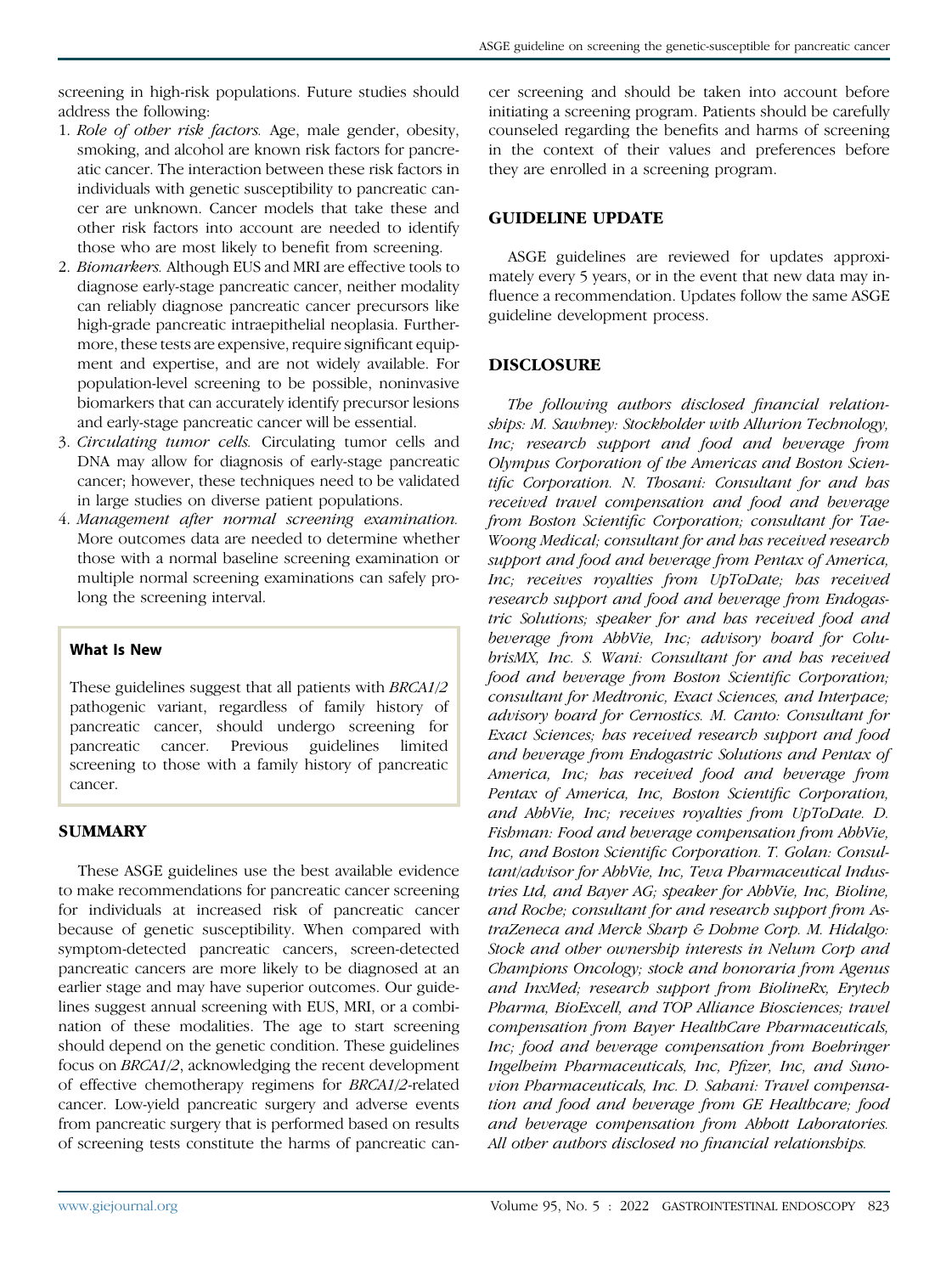#### ACKNOWLEDGMENTS

We thank Emily Groesbeck and Wenora Johnson, 2 patient representatives from the Facing Hereditary Cancer Empowered (FORCE), an advocacy organization for families facing hereditary cancers, for participating in our panel as well as Dr Anne Marie Lennon, Dr Emad Qayed, Dr Ajay Pal Singh, and Dr Jenifer Lightdale for their review of this document.

This guideline was funded exclusively by the American Society for Gastrointestinal Endoscopy; no outside funding was received to support the development of this guideline.

#### **REFERENCES**

- <span id="page-7-0"></span>1. SEER cancer stat facts: pancreatic cancer. Available at [https://seer.](https://seer.cancer.gov/statfacts/html/pancreas.html) [cancer.gov/statfacts/html/pancreas.html](https://seer.cancer.gov/statfacts/html/pancreas.html). Accessed July 15, 2021.
- <span id="page-7-1"></span>2. American Cancer Society. Key statistics for pancreatic cancer. Available at [https://www.cancer.org/cancer/pancreatic-cancer/about/key-statistics.](https://www.cancer.org/cancer/pancreatic-cancer/about/key-statistics.html) [html.](https://www.cancer.org/cancer/pancreatic-cancer/about/key-statistics.html) Accessed July 15, 2021.
- <span id="page-7-2"></span>3. [Siegel RL, Miller KD, Jemal A. Cancer statistics, 2020. CA Cancer J Clin](http://refhub.elsevier.com/S0016-5107(21)01871-X/sref3) [2020;70:7-30.](http://refhub.elsevier.com/S0016-5107(21)01871-X/sref3)
- <span id="page-7-3"></span>4. [Rahib L, Smith BD, Aizenberg R, et al. Projecting cancer incidence and](http://refhub.elsevier.com/S0016-5107(21)01871-X/sref4) [deaths to 2030: the unexpected burden of thyroid, liver, and pancreas](http://refhub.elsevier.com/S0016-5107(21)01871-X/sref4) [cancers in the United States. Cancer Res 2014;74:2913-21.](http://refhub.elsevier.com/S0016-5107(21)01871-X/sref4)
- <span id="page-7-4"></span>5. [Kamisawa T, Wood LD, Itoi T, et al. Pancreatic cancer. Lancet 2016;388:](http://refhub.elsevier.com/S0016-5107(21)01871-X/sref5) [73-85](http://refhub.elsevier.com/S0016-5107(21)01871-X/sref5).
- <span id="page-7-5"></span>6. [van Roessel S, Kasumova GG, Verheij J, et al. International validation of](http://refhub.elsevier.com/S0016-5107(21)01871-X/sref6) [the eighth edition of the American Joint Committee on Cancer \(AJCC\)](http://refhub.elsevier.com/S0016-5107(21)01871-X/sref6) [TNM staging system in patients with resected pancreatic cancer. JAMA](http://refhub.elsevier.com/S0016-5107(21)01871-X/sref6) [Surg 2018;153:e183617](http://refhub.elsevier.com/S0016-5107(21)01871-X/sref6).
- <span id="page-7-6"></span>7. [Kanno A, Masamune A, Hanada K, et al. Multicenter study of early](http://refhub.elsevier.com/S0016-5107(21)01871-X/sref7) [pancreatic cancer in Japan. Pancreatology 2018;18:61-7.](http://refhub.elsevier.com/S0016-5107(21)01871-X/sref7)
- <span id="page-7-7"></span>8. [Henrikson NB, Bowles EJA, Blasi PR, et al. U.S. Preventive Services Task](http://refhub.elsevier.com/S0016-5107(21)01871-X/sref8) [Force evidence syntheses, formerly systematic evidence reviews.](http://refhub.elsevier.com/S0016-5107(21)01871-X/sref8) [Screening for pancreatic cancer: a systematic evidence review for](http://refhub.elsevier.com/S0016-5107(21)01871-X/sref8) [the U.S. Preventive Services Task Force. Rockville, MD: Agency for](http://refhub.elsevier.com/S0016-5107(21)01871-X/sref8) [Healthcare Research and Quality; 2019.](http://refhub.elsevier.com/S0016-5107(21)01871-X/sref8)
- <span id="page-7-8"></span>9. [Owens DK, Davidson KW, Krist AH, et al. Screening for pancreatic can](http://refhub.elsevier.com/S0016-5107(21)01871-X/sref9)[cer: US Preventive Services Task Force reaffirmation recommendation](http://refhub.elsevier.com/S0016-5107(21)01871-X/sref9) [statement. JAMA 2019;322:438-44](http://refhub.elsevier.com/S0016-5107(21)01871-X/sref9).
- <span id="page-7-9"></span>10. [Goggins M, Overbeek KA, Brand R, et al. Management of patients with](http://refhub.elsevier.com/S0016-5107(21)01871-X/sref10) [increased risk for familial pancreatic cancer: updated recommenda](http://refhub.elsevier.com/S0016-5107(21)01871-X/sref10)[tions from the International Cancer of the Pancreas Screening \(CAPS\)](http://refhub.elsevier.com/S0016-5107(21)01871-X/sref10) [Consortium. Gut 2020;69:7-17](http://refhub.elsevier.com/S0016-5107(21)01871-X/sref10).
- 11. [Aslanian HR, Lee JH, Canto MI. AGA clinical practice update on](http://refhub.elsevier.com/S0016-5107(21)01871-X/sref11) [pancreas cancer screening in high-risk individuals: expert review.](http://refhub.elsevier.com/S0016-5107(21)01871-X/sref11) [Gastroenterology 2020;159:358-62](http://refhub.elsevier.com/S0016-5107(21)01871-X/sref11).
- 12. [Syngal S, Brand RE, Church JM, et al. ACG clinical guideline: genetic](http://refhub.elsevier.com/S0016-5107(21)01871-X/sref12) [testing and management of hereditary gastrointestinal cancer syn](http://refhub.elsevier.com/S0016-5107(21)01871-X/sref12)[dromes. Am J Gastroenterol 2015;110:223-62;quiz 263.](http://refhub.elsevier.com/S0016-5107(21)01871-X/sref12)
- 13. [S](http://refhub.elsevier.com/S0016-5107(21)01871-X/sref13)ăftoiu A, Hassan C, Areia M, et al. Role of gastrointestinal endoscopy [in the screening of digestive tract cancers in Europe: European Society](http://refhub.elsevier.com/S0016-5107(21)01871-X/sref13) [of Gastrointestinal Endoscopy \(ESGE\) position statement. Endoscopy](http://refhub.elsevier.com/S0016-5107(21)01871-X/sref13) [2020;52:293-304.](http://refhub.elsevier.com/S0016-5107(21)01871-X/sref13)
- 14. [Daly MB, Pal T, Berry MP, et al. Genetic/familial high-risk assessment:](http://refhub.elsevier.com/S0016-5107(21)01871-X/sref14) [breast, ovarian, and pancreatic, Version 2.2021, NCCN Clinical Practice](http://refhub.elsevier.com/S0016-5107(21)01871-X/sref14) [Guidelines in Oncology. J Natl Compr Canc Netw 2021;19:77-102](http://refhub.elsevier.com/S0016-5107(21)01871-X/sref14).
- <span id="page-7-10"></span>15. [Dudley B, Karloski E, Monzon FA, et al. Germline mutation prevalence](http://refhub.elsevier.com/S0016-5107(21)01871-X/sref15) [in individuals with pancreatic cancer and a history of previous malig](http://refhub.elsevier.com/S0016-5107(21)01871-X/sref15)[nancy. Cancer 2018;124:1691-700.](http://refhub.elsevier.com/S0016-5107(21)01871-X/sref15)
- <span id="page-7-21"></span>16. [Golan T, Barenboim A, Lahat G, et al. Increased rate of complete path](http://refhub.elsevier.com/S0016-5107(21)01871-X/sref16)[ologic response after neoadjuvant FOLFIRINOX for](http://refhub.elsevier.com/S0016-5107(21)01871-X/sref16) BRCA mutation car-

[riers with borderline resectable pancreatic cancer. Ann Surg Oncol](http://refhub.elsevier.com/S0016-5107(21)01871-X/sref16) [2020;27:3963-70](http://refhub.elsevier.com/S0016-5107(21)01871-X/sref16).

- <span id="page-7-20"></span>17. [Golan T, Hammel P, Reni M, et al. Maintenance olaparib for germline](http://refhub.elsevier.com/S0016-5107(21)01871-X/sref17) BRCA[-mutated metastatic pancreatic cancer. N Engl J Med 2019;381:](http://refhub.elsevier.com/S0016-5107(21)01871-X/sref17) [317-27.](http://refhub.elsevier.com/S0016-5107(21)01871-X/sref17)
- 18. [Grant RC, Selander I, Connor AA, et al. Prevalence of germline muta](http://refhub.elsevier.com/S0016-5107(21)01871-X/sref18)[tions in cancer predisposition genes in patients with pancreatic cancer.](http://refhub.elsevier.com/S0016-5107(21)01871-X/sref18) [Gastroenterology 2015;148:556-64.](http://refhub.elsevier.com/S0016-5107(21)01871-X/sref18)
- 19. Hu C, LaDuca H, Shimelis H, et al. Multigene hereditary cancer panels reveal high-risk pancreatic cancer susceptibility genes. JCO Precis Oncol. Epub 2018 Jul 25.
- <span id="page-7-18"></span>20. [Lucas AL, Frado LE, Hwang C, et al.](http://refhub.elsevier.com/S0016-5107(21)01871-X/sref20) BRCA1 and BRCA2 germline mu[tations are frequently demonstrated in both high-risk pancreatic](http://refhub.elsevier.com/S0016-5107(21)01871-X/sref20) [cancer screening and pancreatic cancer cohorts. Cancer 2014;120:](http://refhub.elsevier.com/S0016-5107(21)01871-X/sref20) [1960-7](http://refhub.elsevier.com/S0016-5107(21)01871-X/sref20).
- 21. [Salo-Mullen EE, O'Reilly EM, Kelsen DP, et al. Identification of germline](http://refhub.elsevier.com/S0016-5107(21)01871-X/sref21) [genetic mutations in patients with pancreatic cancer. Cancer 2015;121:](http://refhub.elsevier.com/S0016-5107(21)01871-X/sref21) [4382-8.](http://refhub.elsevier.com/S0016-5107(21)01871-X/sref21)
- 22. [Yurgelun MB, Chittenden AB, Morales-Oyarvide V, et al. Germline can](http://refhub.elsevier.com/S0016-5107(21)01871-X/sref22)[cer susceptibility gene variants, somatic second hits, and survival out](http://refhub.elsevier.com/S0016-5107(21)01871-X/sref22)[comes in patients with resected pancreatic cancer. Genet Med](http://refhub.elsevier.com/S0016-5107(21)01871-X/sref22) [2019;21:213-23](http://refhub.elsevier.com/S0016-5107(21)01871-X/sref22).
- 23. [Golan T, Kindler HL, Park JO, et al. Geographic and ethnic heterogene](http://refhub.elsevier.com/S0016-5107(21)01871-X/sref58)ity of germline BRCA1 or BRCA2 [mutation prevalence among patients](http://refhub.elsevier.com/S0016-5107(21)01871-X/sref58) [with metastatic pancreatic cancer screened for entry into the POLO](http://refhub.elsevier.com/S0016-5107(21)01871-X/sref58) [trial. J Clin Oncol 2020;38:1442-54](http://refhub.elsevier.com/S0016-5107(21)01871-X/sref58).
- <span id="page-7-11"></span>24. [Klein AP, Brune KA, Petersen GM, et al. Prospective risk of pancreatic](http://refhub.elsevier.com/S0016-5107(21)01871-X/sref23) [cancer in familial pancreatic cancer kindreds. Cancer Res 2004;64:](http://refhub.elsevier.com/S0016-5107(21)01871-X/sref23) [2634-8.](http://refhub.elsevier.com/S0016-5107(21)01871-X/sref23)
- 25. [Tersmette AC, Petersen GM, Offerhaus GJ, et al. Increased risk of inci](http://refhub.elsevier.com/S0016-5107(21)01871-X/sref24)[dent pancreatic cancer among first-degree relatives of patients with](http://refhub.elsevier.com/S0016-5107(21)01871-X/sref24) [familial pancreatic cancer. Clin Cancer Res 2001;7:738-44.](http://refhub.elsevier.com/S0016-5107(21)01871-X/sref24)
- 26. [Copur MS, Talmon GA, Wedel W, et al. Hereditary vs familial pancreatic](http://refhub.elsevier.com/S0016-5107(21)01871-X/sref25) [cancer: associated genetic syndromes and clinical perspective.](http://refhub.elsevier.com/S0016-5107(21)01871-X/sref25) [Oncology 2020;34:196-201](http://refhub.elsevier.com/S0016-5107(21)01871-X/sref25).
- <span id="page-7-12"></span>27. [Petersen GM. Familial pancreatic cancer. Semin Oncol 2016;43:548-53.](http://refhub.elsevier.com/S0016-5107(21)01871-X/sref26)
- 28. [Klein AP, Beaty TH, Bailey-Wilson JE, et al. Evidence for a major](http://refhub.elsevier.com/S0016-5107(21)01871-X/sref28) [gene influencing risk of pancreatic cancer. Genet Epidemiol 2002;23:](http://refhub.elsevier.com/S0016-5107(21)01871-X/sref28) [133-49.](http://refhub.elsevier.com/S0016-5107(21)01871-X/sref28)
- <span id="page-7-13"></span>29. [ASGE Standards of Practice Committee; Qumseya B, Sultan S, et al.](http://refhub.elsevier.com/S0016-5107(21)01871-X/sref29) [ASGE guideline on screening and surveillance of Barrett](http://refhub.elsevier.com/S0016-5107(21)01871-X/sref29)'s esophagus. [Gastrointest Endosc 2019;90:335-59](http://refhub.elsevier.com/S0016-5107(21)01871-X/sref29).
- 30. [Standards of Practice Committee; Wani S, Qumseya B, et al. Endoscopic](http://refhub.elsevier.com/S0016-5107(21)01871-X/sref30) [eradication therapy for patients with Barrett](http://refhub.elsevier.com/S0016-5107(21)01871-X/sref30)'s esophagus-associated [dysplasia and intramucosal cancer. Gastrointest Endosc 2018;87:](http://refhub.elsevier.com/S0016-5107(21)01871-X/sref30) [907-31.](http://refhub.elsevier.com/S0016-5107(21)01871-X/sref30)
- 31. [Guyatt GH, Oxman AD, Vist GE, et al. GRADE: an emerging consensus](http://refhub.elsevier.com/S0016-5107(21)01871-X/sref31) [on rating quality of evidence and strength of recommendations. BMJ](http://refhub.elsevier.com/S0016-5107(21)01871-X/sref31) [2008;336:924-6](http://refhub.elsevier.com/S0016-5107(21)01871-X/sref31).
- <span id="page-7-14"></span>32. [Canto MI, Almario JA, Schulick RD, et al. Risk of neoplastic progression](http://refhub.elsevier.com/S0016-5107(21)01871-X/sref32) [in individuals at high risk for pancreatic cancer undergoing long-term](http://refhub.elsevier.com/S0016-5107(21)01871-X/sref32) [surveillance. Gastroenterology 2018;155:740-51.](http://refhub.elsevier.com/S0016-5107(21)01871-X/sref32)
- <span id="page-7-15"></span>33. [Vasen H, Ibrahim I, Robbers K, et al. Benefit of surveillance for pancre](http://refhub.elsevier.com/S0016-5107(21)01871-X/sref33)[atic cancer in high-risk individuals: outcome of long-term prospective](http://refhub.elsevier.com/S0016-5107(21)01871-X/sref33) [follow-up studies from three European expert centers. J Clin Oncol](http://refhub.elsevier.com/S0016-5107(21)01871-X/sref33) [2016;34:2010-9](http://refhub.elsevier.com/S0016-5107(21)01871-X/sref33).
- <span id="page-7-16"></span>34. [Cazacu IM, Luzuriaga Chavez AA, Saftoiu A, et al. Psychological impact](http://refhub.elsevier.com/S0016-5107(21)01871-X/sref34) [of pancreatic cancer screening by EUS or magnetic resonance imaging](http://refhub.elsevier.com/S0016-5107(21)01871-X/sref34) [in high-risk individuals: a systematic review. Endosc Ultrasound 2019;8:](http://refhub.elsevier.com/S0016-5107(21)01871-X/sref34) [17-24.](http://refhub.elsevier.com/S0016-5107(21)01871-X/sref34)
- <span id="page-7-17"></span>35. [Corral JE, Das A, Bruno MJ, et al. Cost-effectiveness of pancreatic can](http://refhub.elsevier.com/S0016-5107(21)01871-X/sref35)[cer surveillance in high-risk individuals: an economic analysis. Pancreas](http://refhub.elsevier.com/S0016-5107(21)01871-X/sref35) [2019;48:526-36](http://refhub.elsevier.com/S0016-5107(21)01871-X/sref35).
- <span id="page-7-19"></span>36. [Joergensen MT, Gerdes AM, Sorensen J, et al. Is screening for](http://refhub.elsevier.com/S0016-5107(21)01871-X/sref36) [pancreatic cancer in high-risk groups cost-effective? Experience](http://refhub.elsevier.com/S0016-5107(21)01871-X/sref36) [from a Danish national screening program. Pancreatology](http://refhub.elsevier.com/S0016-5107(21)01871-X/sref36) [2016;16:584-92.](http://refhub.elsevier.com/S0016-5107(21)01871-X/sref36)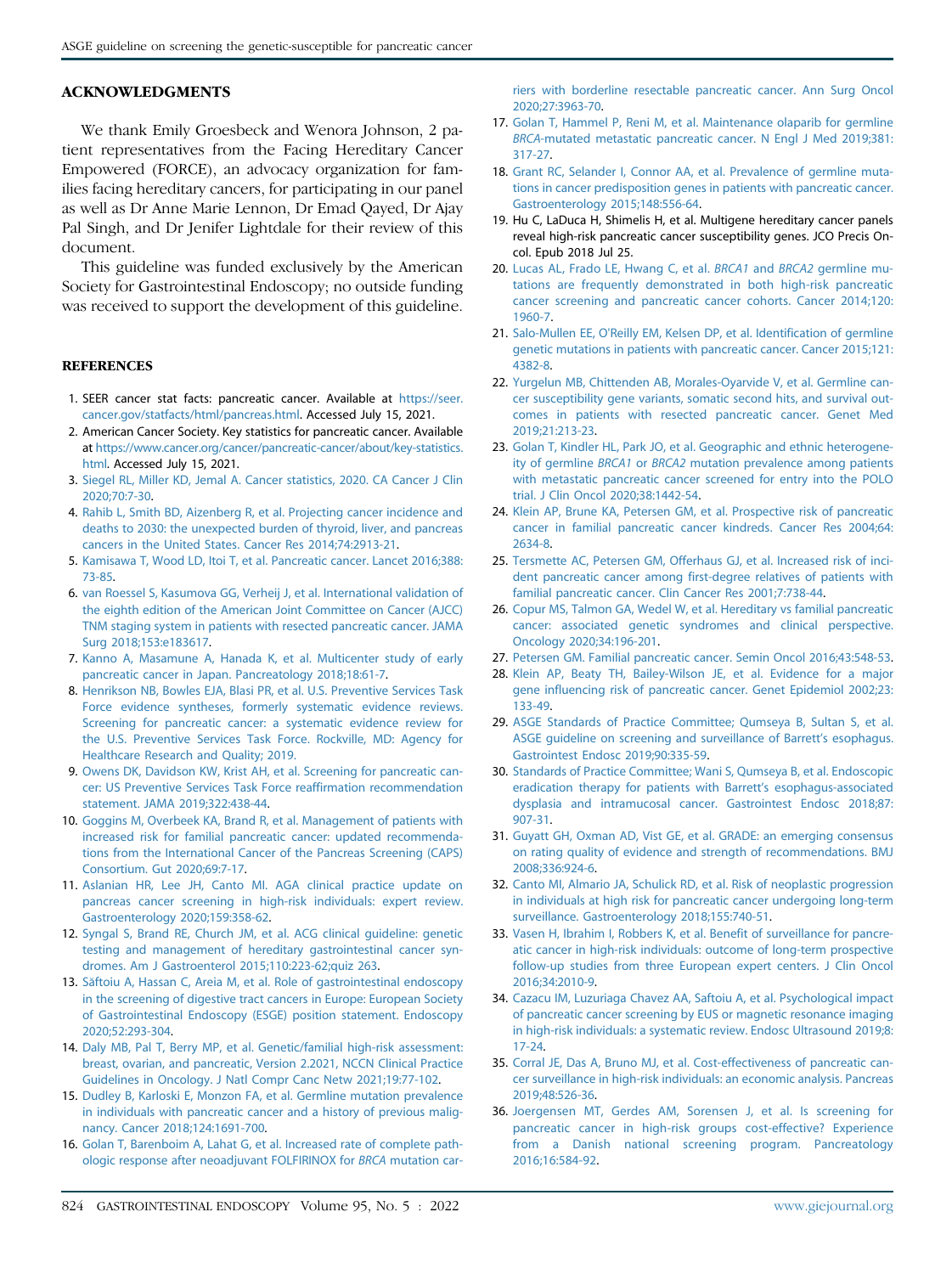- 37. [Bruenderman E, Martin RC 2nd. A cost analysis of a pancreatic cancer](http://refhub.elsevier.com/S0016-5107(21)01871-X/sref37) [screening protocol in high-risk populations. Am J Surg 2015;210:](http://refhub.elsevier.com/S0016-5107(21)01871-X/sref37) [409-16](http://refhub.elsevier.com/S0016-5107(21)01871-X/sref37).
- <span id="page-8-0"></span>38. [Harinck F, Konings IC, Kluijt I, et al. A multicentre comparative prospec](http://refhub.elsevier.com/S0016-5107(21)01871-X/sref38)[tive blinded analysis of EUS and MRI for screening of pancreatic cancer](http://refhub.elsevier.com/S0016-5107(21)01871-X/sref38) [in high-risk individuals. Gut 2016;65:1505-13.](http://refhub.elsevier.com/S0016-5107(21)01871-X/sref38)
- <span id="page-8-1"></span>39. [Paiella S, Capurso G, Cavestro GM, et al. Results of first-round of surveil](http://refhub.elsevier.com/S0016-5107(21)01871-X/sref39)[lance in individuals at high-risk of pancreatic cancer from the AISP](http://refhub.elsevier.com/S0016-5107(21)01871-X/sref39) [\(Italian Association for the Study of the Pancreas\) Registry. Am J Gas](http://refhub.elsevier.com/S0016-5107(21)01871-X/sref39)[troenterol 2019;114:665-70](http://refhub.elsevier.com/S0016-5107(21)01871-X/sref39).
- <span id="page-8-2"></span>40. [Verna EC, Hwang C, Stevens PD, et al. Pancreatic cancer screening in a](http://refhub.elsevier.com/S0016-5107(21)01871-X/sref40) [prospective cohort of high-risk patients: a comprehensive strategy of](http://refhub.elsevier.com/S0016-5107(21)01871-X/sref40) [imaging and genetics. Clin Cancer Res 2010;16:5028-37.](http://refhub.elsevier.com/S0016-5107(21)01871-X/sref40)
- <span id="page-8-19"></span>41. [Mocci E, Guillen-Ponce C, Earl J, et al. PanGen-Fam: Spanish registry of](http://refhub.elsevier.com/S0016-5107(21)01871-X/sref41) [hereditary pancreatic cancer. Eur J Cancer 2015;51:1911-7.](http://refhub.elsevier.com/S0016-5107(21)01871-X/sref41)
- 42. [Poley JW, Kluijt I, Gouma DJ, et al. The yield of first-time endoscopic](http://refhub.elsevier.com/S0016-5107(21)01871-X/sref42) [ultrasonography in screening individuals at a high risk of developing](http://refhub.elsevier.com/S0016-5107(21)01871-X/sref42) [pancreatic cancer. Am J Gastroenterol 2009;104:2175-81](http://refhub.elsevier.com/S0016-5107(21)01871-X/sref42).
- 43. [Lachter J, Rosenberg C, Hananiya T, et al. Screening to detect precursor](http://refhub.elsevier.com/S0016-5107(21)01871-X/sref43) [lesions of pancreatic adenocarcinoma in high-risk individuals: a single](http://refhub.elsevier.com/S0016-5107(21)01871-X/sref43)[center experience. Ramb Maim Med J 2018;9:4](http://refhub.elsevier.com/S0016-5107(21)01871-X/sref43).
- <span id="page-8-3"></span>44. [Shin EJ, Topazian M, Goggins MG, et al. Linear-array EUS improves](http://refhub.elsevier.com/S0016-5107(21)01871-X/sref44) [detection of pancreatic lesions in high-risk individuals: a randomized](http://refhub.elsevier.com/S0016-5107(21)01871-X/sref44) [tandem study. Gastrointest Endosc 2015;82:812-8.](http://refhub.elsevier.com/S0016-5107(21)01871-X/sref44)
- <span id="page-8-4"></span>45. [Burk KS, Lo GC, Gee MS, et al. Imaging and screening of pancreatic](http://refhub.elsevier.com/S0016-5107(21)01871-X/sref45) [cancer. Radiol Clin North Am 2017;55:1223-34.](http://refhub.elsevier.com/S0016-5107(21)01871-X/sref45)
- <span id="page-8-5"></span>46. [Corrias G, Raeside MC, Agostini A, et al. Pilot study of rapid MR](http://refhub.elsevier.com/S0016-5107(21)01871-X/sref46) [pancreas screening for patients with BRCA mutation. Eur Radiol](http://refhub.elsevier.com/S0016-5107(21)01871-X/sref46) [2019;29:3976-85.](http://refhub.elsevier.com/S0016-5107(21)01871-X/sref46)
- <span id="page-8-6"></span>47. [Barnes CA, Krzywda E, Lahiff S, et al. Development of a high risk](http://refhub.elsevier.com/S0016-5107(21)01871-X/sref47) [pancreatic screening clinic using 3.0 T MRI. Fam Cancer 2018;17:](http://refhub.elsevier.com/S0016-5107(21)01871-X/sref47) [101-11](http://refhub.elsevier.com/S0016-5107(21)01871-X/sref47).
- <span id="page-8-7"></span>48. [Canto MI, Harinck F, Hruban RH, et al. International Cancer of the](http://refhub.elsevier.com/S0016-5107(21)01871-X/sref48) [Pancreas Screening \(CAPS\) Consortium summit on the management](http://refhub.elsevier.com/S0016-5107(21)01871-X/sref48) [of patients with increased risk for familial pancreatic cancer. Gut](http://refhub.elsevier.com/S0016-5107(21)01871-X/sref48) [2013;62:339-47.](http://refhub.elsevier.com/S0016-5107(21)01871-X/sref48)
- <span id="page-8-8"></span>49. Easton D. Cancer risks in BRCA2 [mutation carriers: the breast cancer](http://refhub.elsevier.com/S0016-5107(21)01871-X/sref49) [linkage consortium. J Natl Cancer Inst 1999;91:1310-6.](http://refhub.elsevier.com/S0016-5107(21)01871-X/sref49)
- 50. [Van Asperen CJ, Brohet RM, Meijers-Heijboer EJ, et al. Cancer risks in](http://refhub.elsevier.com/S0016-5107(21)01871-X/sref50) BRCA2 [families: estimates for sites other than breast and ovary.](http://refhub.elsevier.com/S0016-5107(21)01871-X/sref50) [J Med Genet 2005;42:711-9](http://refhub.elsevier.com/S0016-5107(21)01871-X/sref50).
- <span id="page-8-10"></span>51. [Risch HA, McLaughlin JR, Cole DEC, et al. Population](http://refhub.elsevier.com/S0016-5107(21)01871-X/sref51) BRCA1 and BRCA2 [mutation frequencies and cancer penetrances: a kin-cohort study in](http://refhub.elsevier.com/S0016-5107(21)01871-X/sref51) [Ontario, Canada. J Natl Cancer Inst 2006;98:1694-706.](http://refhub.elsevier.com/S0016-5107(21)01871-X/sref51)
- 52. [Moran A, O'Hara C, Khan S, et al. Risk of cancer other than breast or](http://refhub.elsevier.com/S0016-5107(21)01871-X/sref52) [ovarian in individuals with](http://refhub.elsevier.com/S0016-5107(21)01871-X/sref52) BRCA1 and BRCA2 mutations. Fam Cancer [2012;11:235-42.](http://refhub.elsevier.com/S0016-5107(21)01871-X/sref52)
- 53. [Hu C, Hart SN, Polley EC, et al. Association between inherited germline](http://refhub.elsevier.com/S0016-5107(21)01871-X/sref53) [mutations in cancer predisposition genes and risk of pancreatic can](http://refhub.elsevier.com/S0016-5107(21)01871-X/sref53)[cer. JAMA 2018;319:2401-9.](http://refhub.elsevier.com/S0016-5107(21)01871-X/sref53)
- <span id="page-8-9"></span>54. [Iqbal J, Ragone A, Lubinski J, et al. The incidence of pancreatic cancer](http://refhub.elsevier.com/S0016-5107(21)01871-X/sref54) in BRCA1 and BRCA2 [mutation carriers. Br J Cancer 2012;107:2005-9](http://refhub.elsevier.com/S0016-5107(21)01871-X/sref54).
- 55. [Mocci E, Milne RL, Mendez-Villamil EY, et al. Risk of pancreatic cancer in](http://refhub.elsevier.com/S0016-5107(21)01871-X/sref55) [breast cancer families from the breast cancer family registry. Cancer](http://refhub.elsevier.com/S0016-5107(21)01871-X/sref55) [Epidemiol Biomark Prevent 2013;22:803-11.](http://refhub.elsevier.com/S0016-5107(21)01871-X/sref55)
- 56. [Mersch J, Jackson MA, Park M, et al. Cancers associated with](http://refhub.elsevier.com/S0016-5107(21)01871-X/sref56) BRCA1 and BRCA2 [mutations other than breast and ovarian. Cancer](http://refhub.elsevier.com/S0016-5107(21)01871-X/sref56) [2015;121:269-75.](http://refhub.elsevier.com/S0016-5107(21)01871-X/sref56)
- <span id="page-8-11"></span>57. [Thompson D, Easton DF. Cancer incidence in](http://refhub.elsevier.com/S0016-5107(21)01871-X/sref57) BRCA1 mutation carriers. [J Natl Cancer Inst 2002;94:1358-65](http://refhub.elsevier.com/S0016-5107(21)01871-X/sref57).
- <span id="page-8-12"></span>58. [Stoffel EM, McKernin SE, Brand R, et al. Evaluating susceptibility to](http://refhub.elsevier.com/S0016-5107(21)01871-X/sref59) [pancreatic cancer: ASCO provisional clinical opinion. J Clin Oncol](http://refhub.elsevier.com/S0016-5107(21)01871-X/sref59) [2019;37:153-64.](http://refhub.elsevier.com/S0016-5107(21)01871-X/sref59)
- <span id="page-8-13"></span>59. [Chahla E, Cheesman A, Mahon SM, et al. Frequency and significance of](http://refhub.elsevier.com/S0016-5107(21)01871-X/sref62) [abnormal pancreatic imaging in patients with](http://refhub.elsevier.com/S0016-5107(21)01871-X/sref62) BRCA1 and BRCA2 ge[netic mutations. Scientifica \(Cairo\) 2016;2016:5619358.](http://refhub.elsevier.com/S0016-5107(21)01871-X/sref62)
- <span id="page-8-14"></span>60. [Roch AM, Schneider J, Carr RA, et al. Are BRCA1 and BRCA2 gene mu](http://refhub.elsevier.com/S0016-5107(21)01871-X/sref60)[tation patients underscreened for pancreatic adenocarcinoma? J Surg](http://refhub.elsevier.com/S0016-5107(21)01871-X/sref60) [Oncol 2019;119:777-83](http://refhub.elsevier.com/S0016-5107(21)01871-X/sref60).
- <span id="page-8-15"></span>61. [Golan T, Sella T, O'Reilly EM, et al. Overall survival and clinical charac](http://refhub.elsevier.com/S0016-5107(21)01871-X/sref600)teristics of BRCA [mutation carriers with stage I/II pancreatic cancer. Br J](http://refhub.elsevier.com/S0016-5107(21)01871-X/sref600) [Cancer 2017;116:697-702.](http://refhub.elsevier.com/S0016-5107(21)01871-X/sref600)
- <span id="page-8-16"></span>62. [Sijmons RH, Boonstra AE, Reefhuis J, et al. Accuracy of family history of](http://refhub.elsevier.com/S0016-5107(21)01871-X/sref63) [cancer: clinical genetic implications. Eur J Hum Genet 2000;8:181-6.](http://refhub.elsevier.com/S0016-5107(21)01871-X/sref63)
- 63. [Murff HJ, Byrne D, Syngal S. Cancer risk assessment: quality and impact](http://refhub.elsevier.com/S0016-5107(21)01871-X/sref64) [of the family history interview. Am J Prev Med 2004;27:239-45](http://refhub.elsevier.com/S0016-5107(21)01871-X/sref64).
- 64. [Church J, McGannon E. Family history of colorectal cancer: How often](http://refhub.elsevier.com/S0016-5107(21)01871-X/sref65) [and how accurately is it recorded? Dis Colon Rectum 2000;43:1540-4](http://refhub.elsevier.com/S0016-5107(21)01871-X/sref65).
- <span id="page-8-17"></span>65. [Lord CJ, Ashworth A. PARP inhibitors: synthetic lethality in the clinic.](http://refhub.elsevier.com/S0016-5107(21)01871-X/sref66) [Science 2017;355:1152-8](http://refhub.elsevier.com/S0016-5107(21)01871-X/sref66).
- 66. [Golan T, Kanji ZS, Epelbaum R, et al. Overall survival and clinical char](http://refhub.elsevier.com/S0016-5107(21)01871-X/sref67)[acteristics of pancreatic cancer in BRCA mutation carriers. Br J Cancer](http://refhub.elsevier.com/S0016-5107(21)01871-X/sref67) [2014;111:1132-8](http://refhub.elsevier.com/S0016-5107(21)01871-X/sref67).
- <span id="page-8-18"></span>67. [O'Reilly EM, Lee JW, Zalupski M, et al. Randomized, multicenter, phase](http://refhub.elsevier.com/S0016-5107(21)01871-X/sref68) [II trial of gemcitabine and cisplatin with or without veliparib in patients](http://refhub.elsevier.com/S0016-5107(21)01871-X/sref68) [with pancreas adenocarcinoma and a germline](http://refhub.elsevier.com/S0016-5107(21)01871-X/sref68) BRCA/PALB2 mutation. [J Clin Oncol 2020;38:1378-88](http://refhub.elsevier.com/S0016-5107(21)01871-X/sref68).
- <span id="page-8-20"></span>68. [Potjer TP, Schot I, Langer P, et al. Variation in precursor lesions of](http://refhub.elsevier.com/S0016-5107(21)01871-X/sref69) [pancreatic cancer among high-risk groups. Clin Cancer Res 2013;19:](http://refhub.elsevier.com/S0016-5107(21)01871-X/sref69) [442-9.](http://refhub.elsevier.com/S0016-5107(21)01871-X/sref69)
- 69. [Al-Sukhni W, Borgida A, Rothenmund H, et al. Screening for pancreatic](http://refhub.elsevier.com/S0016-5107(21)01871-X/sref70) [cancer in a high-risk cohort: an eight-year experience. J Gastrointest](http://refhub.elsevier.com/S0016-5107(21)01871-X/sref70) [Surg 2012;16:771-83](http://refhub.elsevier.com/S0016-5107(21)01871-X/sref70).
- 70. [Del Chiaro M, Verbeke CS, Kartalis N, et al. Short-term results](http://refhub.elsevier.com/S0016-5107(21)01871-X/sref71) [of a magnetic resonance imaging-based swedish screening](http://refhub.elsevier.com/S0016-5107(21)01871-X/sref71) [program for individuals at risk for pancreatic cancer. JAMA Surg](http://refhub.elsevier.com/S0016-5107(21)01871-X/sref71) [2015;150:512-8](http://refhub.elsevier.com/S0016-5107(21)01871-X/sref71).
- 71. [Saldia A, Olson SH, Nunes P, et al. Outcome of pancreatic cancer sur](http://refhub.elsevier.com/S0016-5107(21)01871-X/sref72)[veillance among high-risk individuals tested for germline mutations in](http://refhub.elsevier.com/S0016-5107(21)01871-X/sref72) BRCA1 and BRCA2[. Cancer Prev Res \(Phila\) 2019;12:599-608](http://refhub.elsevier.com/S0016-5107(21)01871-X/sref72).
- 72. [Overbeek KA, Levink IJ, Konings IC, et al. 12 Years of prospective](http://refhub.elsevier.com/S0016-5107(21)01871-X/sref73) [pancreatic cancer surveillance: results of the Dutch nationwide pro](http://refhub.elsevier.com/S0016-5107(21)01871-X/sref73)[gram in high-risk individuals. Gastroenterology 2019;156\(6 Suppl 1\):](http://refhub.elsevier.com/S0016-5107(21)01871-X/sref73) [S-756](http://refhub.elsevier.com/S0016-5107(21)01871-X/sref73).
- 73. [Sheel ARG, Harrison S, Sarantitis I, et al. Identification of cystic lesions](http://refhub.elsevier.com/S0016-5107(21)01871-X/sref74) [by secondary screening of familial pancreatic cancer \(FPC\) kindreds is](http://refhub.elsevier.com/S0016-5107(21)01871-X/sref74) [not associated with the stratified risk of cancer. Am J Gastroenterol](http://refhub.elsevier.com/S0016-5107(21)01871-X/sref74) [2019;114:155-64](http://refhub.elsevier.com/S0016-5107(21)01871-X/sref74).
- <span id="page-8-21"></span>74. [Yu J, Blackford AL, Dal Molin M, et al. Time to progression of pancreatic](http://refhub.elsevier.com/S0016-5107(21)01871-X/sref75) [ductal adenocarcinoma from low-to-high tumour stages. Gut 2015;64:](http://refhub.elsevier.com/S0016-5107(21)01871-X/sref75) [1783-9.](http://refhub.elsevier.com/S0016-5107(21)01871-X/sref75)
- <span id="page-8-22"></span>75. [Gangi S, Fletcher JG, Nathan MA, et al. Time interval between abnor](http://refhub.elsevier.com/S0016-5107(21)01871-X/sref76)[malities seen on CT and the clinical diagnosis of pancreatic cancer:](http://refhub.elsevier.com/S0016-5107(21)01871-X/sref76) [retrospective review of CT scans obtained before diagnosis. AJR Am](http://refhub.elsevier.com/S0016-5107(21)01871-X/sref76) [J Roentgenol 2004;182:897-903.](http://refhub.elsevier.com/S0016-5107(21)01871-X/sref76)
- <span id="page-8-23"></span>76. [Lynch SM, Vrieling A, Lubin JH, et al. Cigarette smoking and pancreatic](http://refhub.elsevier.com/S0016-5107(21)01871-X/sref77) [cancer: a pooled analysis from the pancreatic cancer cohort con](http://refhub.elsevier.com/S0016-5107(21)01871-X/sref77)[sortium. Am J Epidemiol 2009;170:403-13](http://refhub.elsevier.com/S0016-5107(21)01871-X/sref77).
- 77. [Farrow DC, Davis S. Risk of pancreatic cancer in relation to medical his](http://refhub.elsevier.com/S0016-5107(21)01871-X/sref78)[tory and the use of tobacco, alcohol and coffee. Int J Cancer 1990;45:](http://refhub.elsevier.com/S0016-5107(21)01871-X/sref78) [816-20.](http://refhub.elsevier.com/S0016-5107(21)01871-X/sref78)
- 78. [Huxley R, Ansary-Moghaddam A, Berrington de González A, et al. Type-](http://refhub.elsevier.com/S0016-5107(21)01871-X/sref79)[II diabetes and pancreatic cancer: a meta-analysis of 36 studies. Br J](http://refhub.elsevier.com/S0016-5107(21)01871-X/sref79) [Cancer 2005;92:2076-83.](http://refhub.elsevier.com/S0016-5107(21)01871-X/sref79)
- 79. [Michaud DS, Giovannucci E, Willett WC, et al. Physical activity, obesity,](http://refhub.elsevier.com/S0016-5107(21)01871-X/sref80) [height, and the risk of pancreatic cancer. JAMA 2001;286:921-9.](http://refhub.elsevier.com/S0016-5107(21)01871-X/sref80)
- 80. [Lowenfels AB, Maisonneuve P, Cavallini G, et al. Pancreatitis and the](http://refhub.elsevier.com/S0016-5107(21)01871-X/sref81) [risk of pancreatic cancer. International Pancreatitis Study Group.](http://refhub.elsevier.com/S0016-5107(21)01871-X/sref81) [N Engl J Med 1993;328:1433-7](http://refhub.elsevier.com/S0016-5107(21)01871-X/sref81).
- <span id="page-8-24"></span>81. [Permuth-Wey J, Egan KM. Family history is a significant risk factor for](http://refhub.elsevier.com/S0016-5107(21)01871-X/sref82) [pancreatic cancer: results from a systematic review and meta-analysis.](http://refhub.elsevier.com/S0016-5107(21)01871-X/sref82) [Fam Cancer 2009;8:109-17.](http://refhub.elsevier.com/S0016-5107(21)01871-X/sref82)